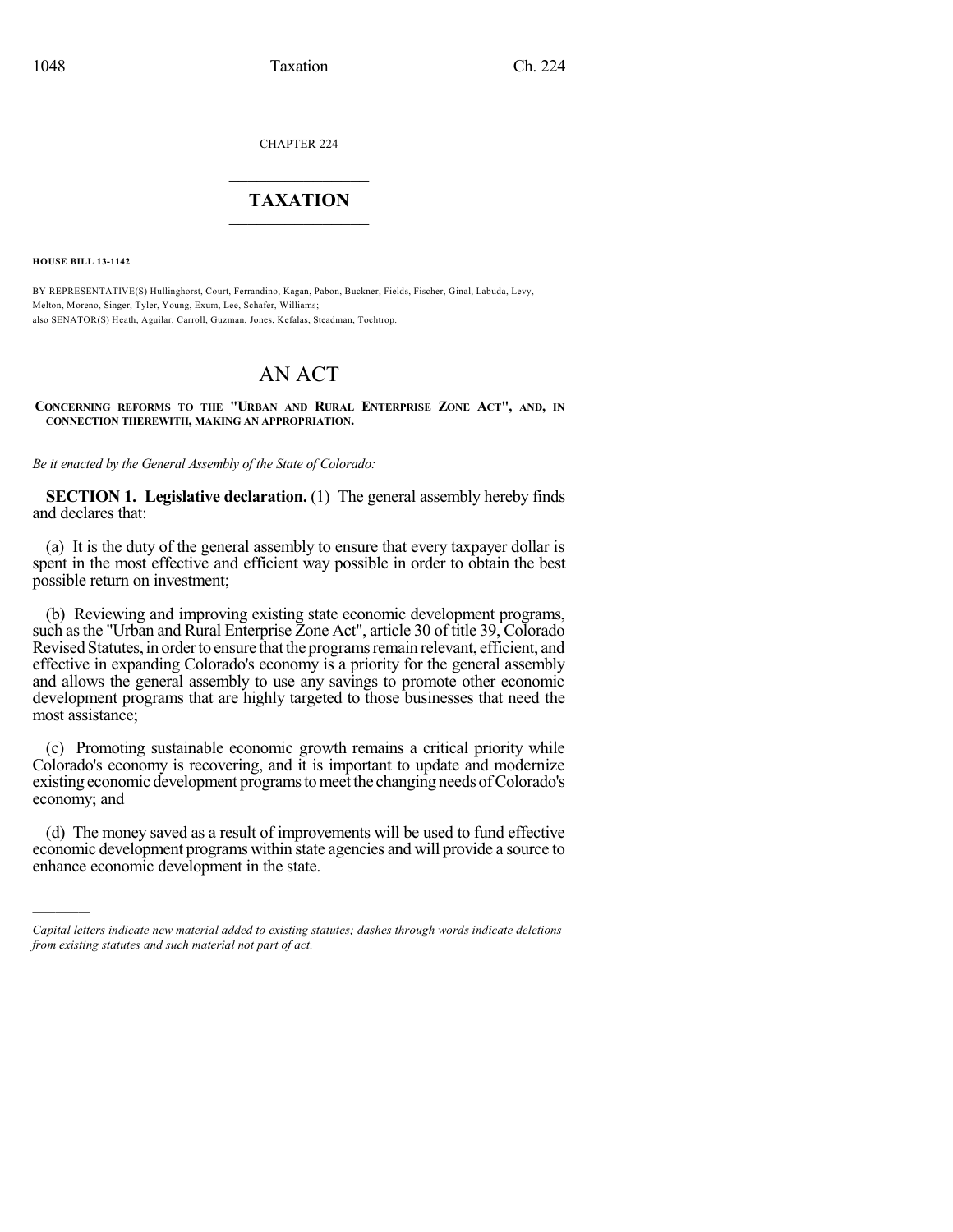**SECTION 2.** In Colorado Revised Statutes, 39-30-103, **repeal** (2) (b).

**SECTION 3.** In Colorado Revised Statutes, 39-30-103, **amend** (2) (a) and (2) (c) (I); and **add** (8) as follows:

**39-30-103. Zones established - review - termination - repeal.** (2) (a) Except as provided in paragraphs (b) and (e) PARAGRAPH (c) of this subsection (2), the director of the Colorado office of economic development shall determine whether an area meets the criteria specified in subsection  $(1)$  of this section based on the most recent statistics available. Except as provided in paragraphs  $(b)$  and  $(c)$ PARAGRAPH (c) of this subsection (2), all decisions concerning the designation or termination of an enterprise zone or any portion of an enterprise zone shall be made by the Colorado economic development commission created in section 24-46-102, C.R.S., upon the recommendations of the director of the Colorado office of economic development.

(c) (I) Commencing  $\frac{1}{2016}$  JANUARY 1, 2014, the director of the Colorado office of economic development and the Colorado economic development commission shall review the enterprise zone designations no less frequently than once every five TEN years to ensure that the existing zones continue to meet the criteria specified in subsection  $(1)$  of this section. The director and the commission may modify existing enterprise zone designations based on the review specified in this paragraph (c).Ifit is determined that existing enterprise zone designations need to be modified, such modification shall not be undertaken in a high unemployment period, BUT THE DIRECTOR AND THE COMMISSION SHALL REVIEW THE NEED FOR SUCH MODIFICATIONS AGAIN AS SOON AS THE STATE IS NO LONGER IN A HIGH UNEMPLOYMENT PERIOD. Anymodification shall be reported to the legislative audit committee in conjunction with the annual presentation described in paragraph (b.7) of subsection (4) of this section and shall also be reported to the finance committees of the house of representatives and the senate, or any successor committees.

(8) NOTWITHSTANDING ANY OTHER PROVISION TO THE CONTRARY, FOR TAX YEARS COMMENCING ON OR AFTER JANUARY 1, 2014, ONLY A TAXPAYER THAT IS ENGAGED IN A BUSINESS THAT IS LEGAL UNDER BOTH STATE AND FEDERAL LAW IS ELIGIBLE TO CLAIM A CREDIT PURSUANT TO THE PROVISIONS OF THIS ARTICLE.

**SECTION 4.** In Colorado Revised Statutes, 39-30-104, **amend** (2), (2.5)(a), and (4) (a); and **add** (2.7) as follows:

**39-30-104. Credit against tax - investment in certain property - repeal.** (2) (a) FOR INCOME TAX YEARS COMMENCING PRIOR TO JANUARY 1, 2014, the amount of the credit set forth in subsection  $(1)$  of this section shall be subject to the limitations of section 39-22-507.5; except that, in computing the limitations on credit pursuant to section 39-22-507.5  $(\overline{3})$ , a taxpayer's actual tax liability for the income tax year shall not be reduced by the amount of credits allowed by section 39-30-105 and the limit on that portion of a taxpayer'stax liability that exceedsfive thousand dollars shall be fifty percent.

(b) In addition to the limitations set forth in paragraph (a) of this subsection (2), for income tax years commencing on or after January 1, 2011, but prior to January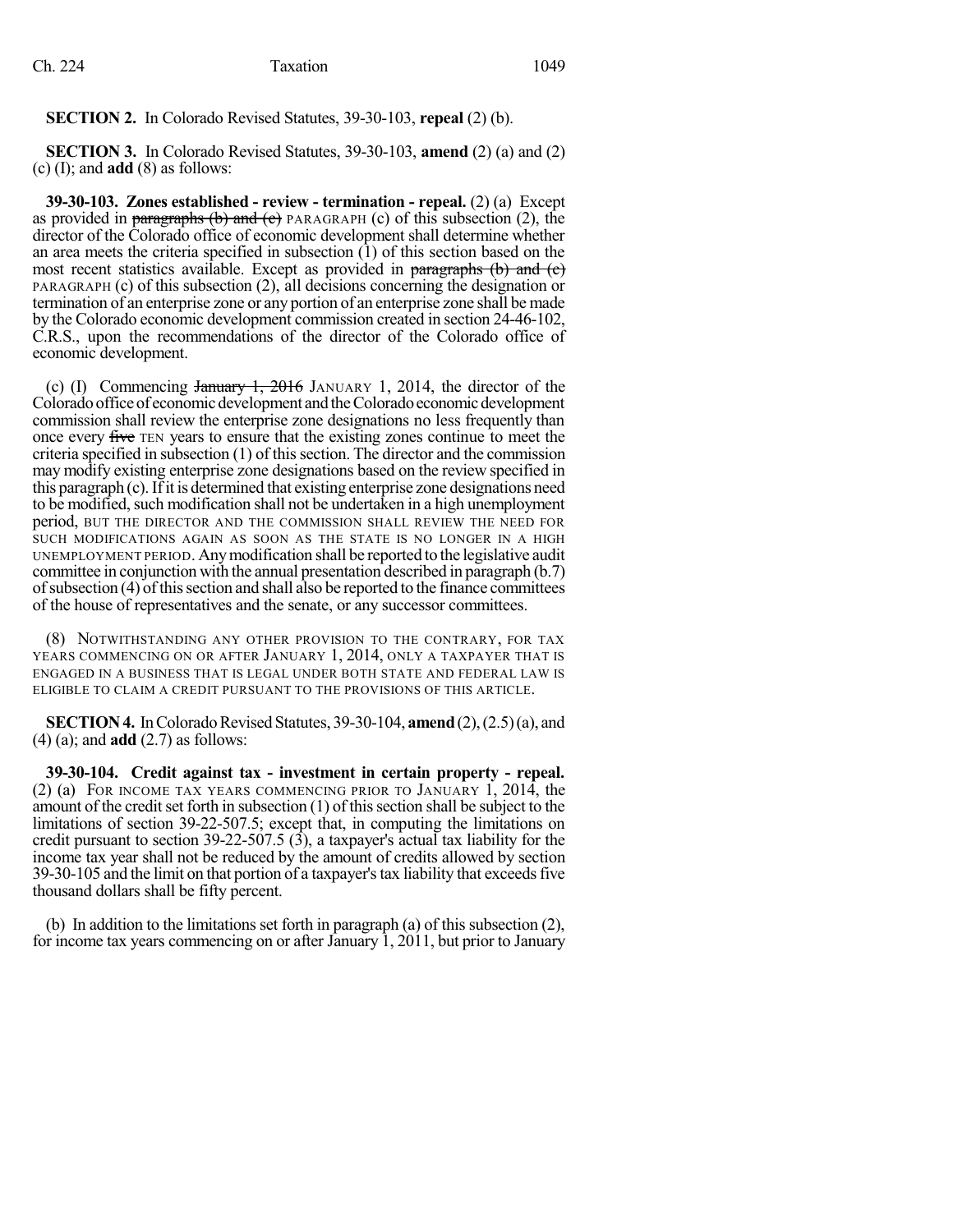#### 1050 Taxation Ch. 224

1, 2014, any taxpayer that is eligible to claim a credit pursuant to subsection (1) of this section in excess of five hundred thousand dollars shall defer claiming any amount of the credit allowed pursuant to this section that exceeds five hundred thousand dollars until an income tax year commencing on or after January 1, 2014. The five hundred thousand dollar limitation specified in this paragraph (b) shall apply to any credit allowed in the current year INCOME TAX YEARS COMMENCING ON OR AFTER JANUARY 1, 2011, BUT PRIOR TO JANUARY 1, 2014, including any amount carried forward from a prior year.

(c) (I) FOR INCOME TAX YEARS COMMENCING ON OR AFTER JANUARY 1, 2014, EXCEPT AS PROVIDED IN SUBPARAGRAPH (II) OF THIS PARAGRAPH (c), THE AMOUNT THAT MAY BE CLAIMED BY A TAXPAYER FOR THE INCOME TAX YEAR IN WHICH THE TOTAL QUALIFIED INVESTMENT IS MADE IS LIMITED TO THE LESSER OF:

(A) THE SUM OF UP TO FIVE THOUSAND DOLLARS OF THE TAXPAYER'S ACTUAL TAX LIABILITY FOR THE INCOME TAX YEAR PLUS FIFTY PERCENT OF ANY PORTION OF THE TAX LIABILITY FOR THE INCOME TAX YEAR THAT EXCEEDS FIVE THOUSAND DOLLARS; OR

(B) SEVEN HUNDRED AND FIFTY THOUSAND DOLLARS PLUS ANY INVESTMENT TAX CREDIT CARRYOVERS ALLOWED IN SUBPARAGRAPH (III) OF THIS PARAGRAPH (c) OR PREVIOUSLY ALLOWED IN SUBSECTION  $(2.5)$  OF THIS SECTION.

(II) (A) A TAXPAYER MAY SEEK A WAIVER OF THE LIMITATION SPECIFIED IN SUBPARAGRAPH  $(I)$  OF THIS PARAGRAPH  $(c)$  BY COMPLETING A WRITTEN APPLICATION TO THE COLORADO ECONOMIC DEVELOPMENT COMMISSION FOR PERMISSION TO CLAIM A CREDIT IN EXCESS OF SUCH LIMIT FOR THE INCOME TAX YEAR IN WHICH THE TOTAL QUALIFIED INVESTMENT IS MADE. THE APPLICATION MUST INCLUDE AN IDENTIFICATION OF THE SUBSTANTIAL POSITIVE IMPACT THE WAIVER OF THE LIMITATION WOULD HAVE ON INVESTMENTS AND ON WELL-PAYING JOBS IN THE ENTERPRISE ZONE, DOCUMENTATION THAT DEMONSTRATES THAT WITHOUT THE WAIVER OF THE LIMITATION THE SUBSTANTIAL POSITIVE IMPACT ON INVESTMENTS AND ON WELL-PAYING JOBS IN THE ENTERPRISE ZONE IS NOT LIKELY TO OCCUR, AND INFORMATION THAT THE WAIVER OF THE LIMITATION IS A SUBSTANTIAL FACTOR TO THE START-UP, EXPANSION, OR RELOCATION OF THE TAXPAYER'S BUSINESS, THAT RECEIPT OF THE WAIVER OF THE LIMITATION IS A MAJOR FACTOR IN THE TAXPAYER'S DECISION, AND THAT WITHOUT THE WAIVER OF THE LIMITATION THE TAXPAYER IS NOT LIKELY TO MAKE THE QUALIFIED INVESTMENT. IN DECIDING WHETHER TO GRANT THE WAIVER OF THE LIMITATION, THE COMMISSION MUST CONSIDER THE OVERALL ECONOMIC HEALTH OF THIS STATE AND THE ECONOMIC VIABILITY OF THE ARGUMENTS MADE BY THE TAXPAYER IN SUPPORT OF THE TAXPAYER'S APPLICATION. THE COLORADO ECONOMIC DEVELOPMENT COMMISSION MAY REQUIRE THE TAXPAYER TO PROVIDE AN INDEPENDENT ANALYSIS, AT THE TAXPAYER'S EXPENSE, SUBSTANTIATING THE TAXPAYER'S ARGUMENTS IN SUPPORT OF THE APPLICATION. THE TAXPAYER'S APPLICATION MUST BE CONSIDERED AT A REGULARLY SCHEDULED MEETING OF THE COLORADO ECONOMIC DEVELOPMENT COMMISSION WHERE THE PUBLIC IS ALLOWED TO COMMENT.

(B) THE COLORADO ECONOMIC DEVELOPMENT COMMISSION MAY ALLOW ALL, PART, OR NONE OF A TAXPAYER'S APPLICATION TO WAIVE THE LIMITATION SPECIFIED IN SUBPARAGRAPH (I) OF THIS PARAGRAPH (c). THE COLORADO ECONOMIC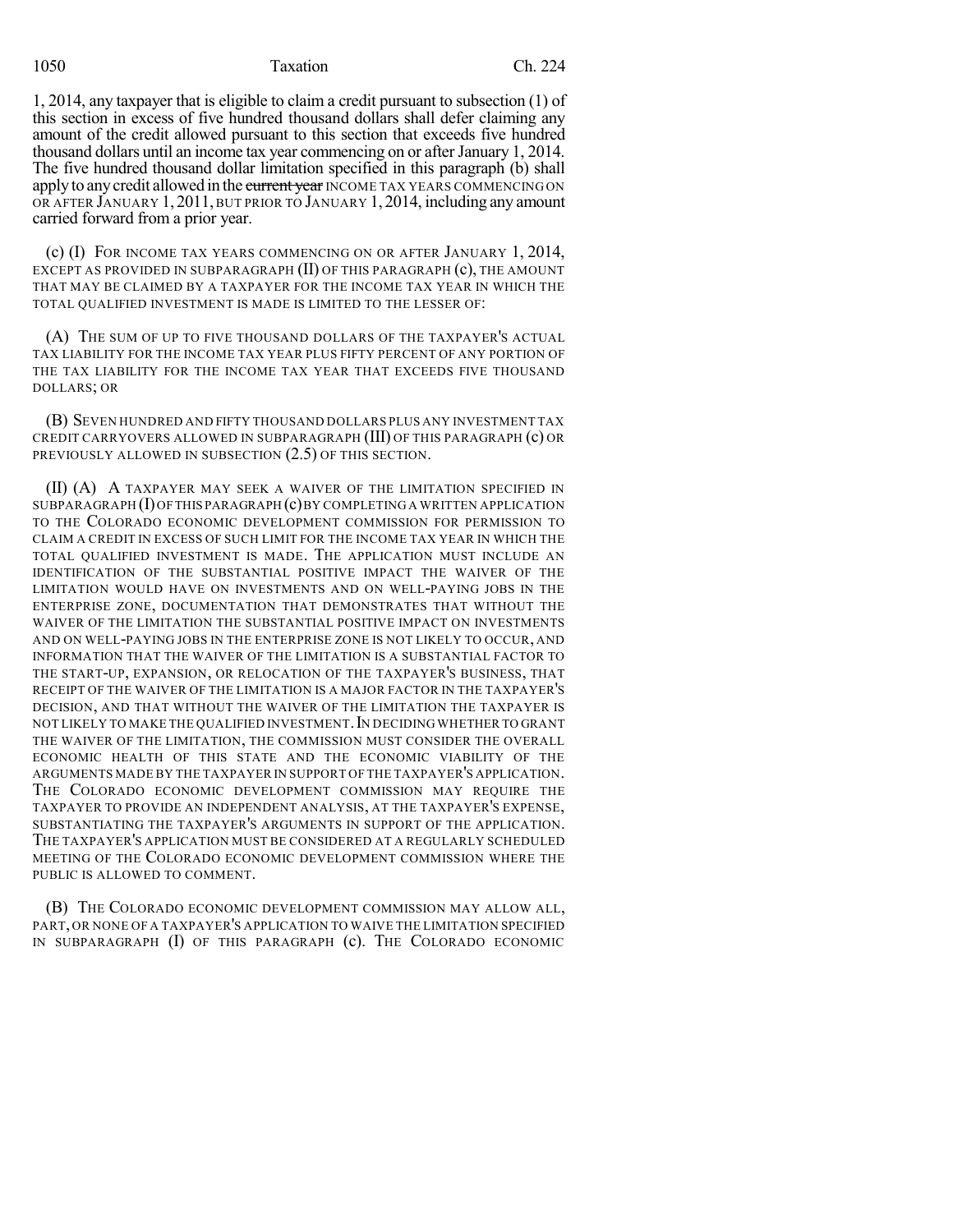#### Ch. 224 **Taxation** 1051

DEVELOPMENT COMMISSION SHALL ISSUE A CREDIT CERTIFICATE THAT SETS FORTH THE AMOUNT OF THE CREDIT THAT THE TAXPAYER MAY CLAIM FOR THE INCOME TAX YEAR IN WHICH THE TOTAL QUALIFIED INVESTMENT IS MADE. THE CREDIT CERTIFICATE SHALL BE SUBMITTED BY THE TAXPAYER TO THE DEPARTMENT OF REVENUE WITH THE TAXPAYER'S INCOME TAX RETURN FOR THE TAX YEAR FOR WHICH THE CREDIT CERTIFICATE IS ISSUED.

(C) IN THE EVENT THE COLORADO ECONOMIC DEVELOPMENT COMMISSION APPROVES A TAXPAYER'S APPLICATION TO WAIVE THE LIMITATION SPECIFIED IN SUBPARAGRAPH (I) OF THIS PARAGRAPH (c), THE COLORADO ECONOMIC DEVELOPMENT COMMISSION SHALL INCLUDE ITS DECISION IN THE ENTERPRISE ZONE ANNUAL REPORT TO THE GENERAL ASSEMBLY SPECIFIED IN SECTION 39-30-103 (4) (b.7), INCLUDING THE TAXPAYER'S NAME, THE AMOUNT OF THE CREDIT THAT THE COMMISSION ALLOWED THE TAXPAYER TO CLAIM, AND THE COLORADO ECONOMIC DEVELOPMENT COMMISSION'S JUSTIFICATION FOR APPROVING THE APPLICATION.

(III) ANY EXCESS CREDIT ALLOWED PURSUANT TO THIS PARAGRAPH (c) SHALL BE AN INVESTMENT TAX CREDIT CARRYOVER TO EACH OF THE FOURTEEN INCOME TAX YEARS FOLLOWING THE UNUSED CREDIT YEAR.

(IV) THE LIMITATION CONTAINED IN THIS PARAGRAPH (c) ON THE AMOUNT A TAXPAYER MAY CLAIM FOR THE INCOME TAX YEAR IN WHICH THE TOTAL QUALIFIED INVESTMENT IS MADE DOES NOT LIMIT THE TOTAL AMOUNT OF THE CREDIT ALLOWED UNDER SUBSECTION (1) OF THIS SECTION, NOR DOES IT LIMIT THE ABILITY OF A TAXPAYER TO CARRYOVER A CREDIT TO SUBSEQUENT TAX YEARS AS ALLOWED IN SUBPARAGRAPH (III) OF THIS PARAGRAPH (c) OR PREVIOUSLY ALLOWED IN SUBSECTION (2.5) OF THIS SECTION.

(V) IN COMPUTING THE AMOUNT THAT MAY BE CLAIMED BY A TAXPAYER PURSUANT TO THIS PARAGRAPH (c), A TAXPAYER'S ACTUAL TAX LIABILITY FOR THE INCOME TAX YEAR SHALL BE DERIVED FROM THE CALCULATED TAX BEFORE ANY REDUCTION OF CREDITS.

 $(2.5)$  (a) Notwithstanding the provisions of section 39-22-507.5 (7) (b), and except as otherwise provided in paragraph (b) of this subsection (2.5), any excess credit claimed ALLOWED pursuant to this section shall be an investment tax credit carryover to each of the twelve income tax years following the unused credit year.

(2.7) THE COLORADO ECONOMIC DEVELOPMENT COMMISSION SHALL ANNUALLY POST ON ITS WEB SITE OR ON THE COLORADO OFFICE OF ECONOMIC DEVELOPMENT'S WEB SITE THE FOLLOWING INFORMATION REGARDING ANY ENTERPRISE ZONE INVESTMENT TAX CREDIT CERTIFIED UNDER THIS SECTION:

- (a) THE ENTERPRISE ZONE FOR THE CERTIFIED CREDIT;
- (b) THE NAME OF THE TAXPAYER OR BUSINESS;
- (c) THE TYPE OF BUSINESS;
- (d) THE TAX YEAR FOR WHICH THE CREDIT IS CERTIFIED;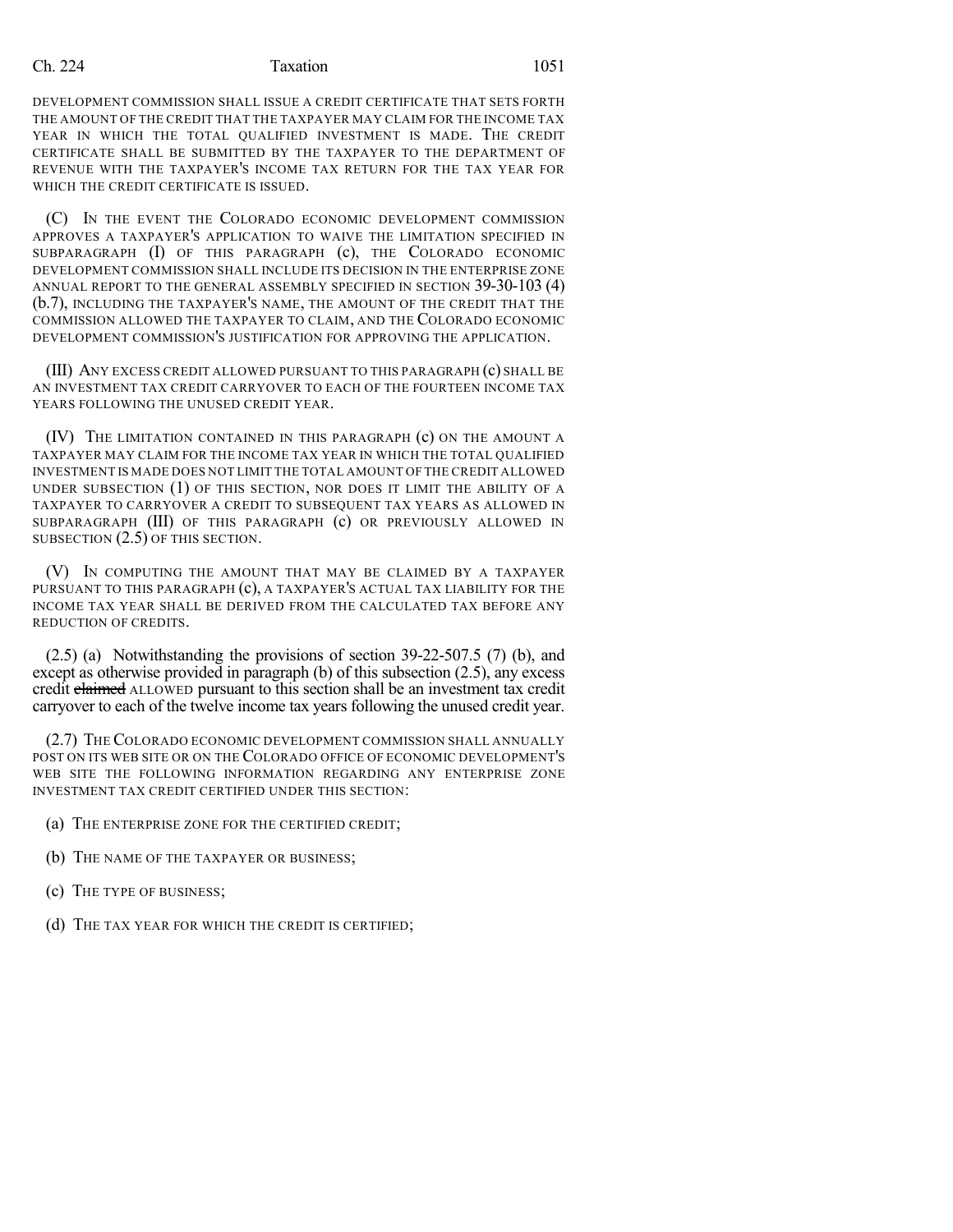### 1052 Taxation Ch. 224

(e) THE TOTAL QUALIFIED INVESTMENT REPORTED;

(f) THE AMOUNT OF THE QUALIFIED INVESTMENT THAT QUALIFIES FOR THE CREDIT;

(g) THE CALCULATED CREDIT; AND

(h) THE COUNTY WHERE THE QUALIFIED INVESTMENT IS MADE.

(4) (a) (I) In addition to any other credit allowed under this section, for income tax years commencing on or afterJanuary 1, 1997, BUT PRIOR TO JANUARY 1, 2014, there shall be allowed to any person as a credit against the tax imposed by article 22 of this title an amount equal to ten percent of the total investment made during the taxable year in a qualified job training program.

(II) IN ADDITION TO ANY OTHER CREDIT ALLOWED UNDER THIS SECTION, FOR INCOME TAX YEARS COMMENCING ON OR AFTER JANUARY 1, 2014, THERE SHALL BE ALLOWED TO ANY PERSON AS A CREDIT AGAINST THE TAX IMPOSED BY ARTICLE 22 OF THIS TITLE AN AMOUNT EQUAL TO TWELVE PERCENT OF THE TOTAL INVESTMENT MADE DURING THE TAXABLE YEAR IN A QUALIFIED JOB TRAINING PROGRAM.

**SECTION 5.** In Colorado Revised Statutes, 39-30-105, **amend** (1)(a)(I) and (1) (b) as follows:

**39-30-105. Credit for new business facility employees - definitions.**  $(1)$  (a)  $(1)$  (A) For any income tax year commencing on or after January 1, 1993, BUT PRIOR TO JANUARY 1, 2014, any taxpayer who establishes a new business facility in an enterprise zone shall be allowed a credit against the income tax imposed by article 22 of this title in an amount equal to five hundred dollars per income tax year for each new business facility employee, pursuant to subsection  $\vec{r}(6)$ of this section, who is working within the zone, prorated according to the number of monthsthe employee was employed by the taxpayer during the income tax year. An employee whose primary duties consist of operating a commercial motor vehicle with a commercial driver's license shall be deemed to be working one hundred percent within the zone if the employee spends no more than five percent of his or her total time at any facility of the employer other than the facility within the zone.

(B) FOR ANY INCOME TAX YEAR COMMENCING ON OR AFTER JANUARY 1, 2014, ANY TAXPAYER WHO ESTABLISHES A NEW BUSINESS FACILITY IN AN ENTERPRISE ZONE SHALL BE ALLOWED A CREDIT AGAINST THE INCOME TAX IMPOSED BY ARTICLE 22 OF THIS TITLE IN AN AMOUNT EQUAL TO ONE THOUSAND ONE HUNDRED DOLLARS PER INCOME TAX YEAR FOR EACH NEW BUSINESS FACILITY EMPLOYEE, PURSUANT TO SUBSECTION (6) OF THIS SECTION, WHO IS WORKING WITHIN THE ZONE, PRORATED ACCORDING TO THE NUMBER OF MONTHS THE EMPLOYEE WAS EMPLOYED BY THE TAXPAYER DURING THE INCOME TAX YEAR. AN EMPLOYEE WHOSE PRIMARY DUTIES CONSIST OF OPERATING A COMMERCIAL MOTOR VEHICLE WITH A COMMERCIAL DRIVER'S LICENSE SHALL BE DEEMED TO BE WORKING ONE HUNDRED PERCENT WITHIN THE ZONE IF THE EMPLOYEE SPENDS NO MORE THAN FIVE PERCENT OF HIS OR HER TOTAL TIME AT ANY FACILITY OF THE EMPLOYER OTHER THAN THE FACILITY WITHIN THE ZONE.